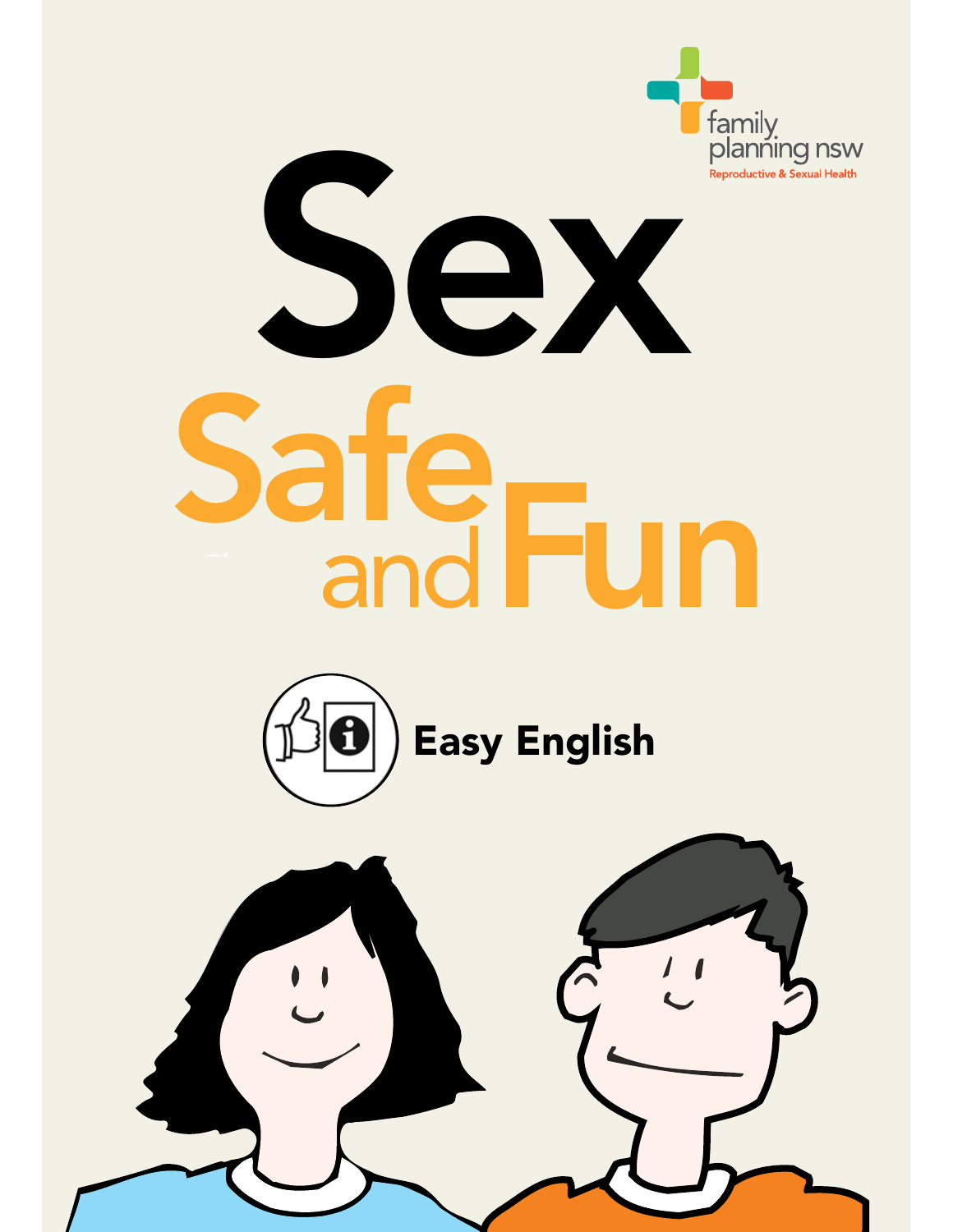



# It can be by yourself It is in a private place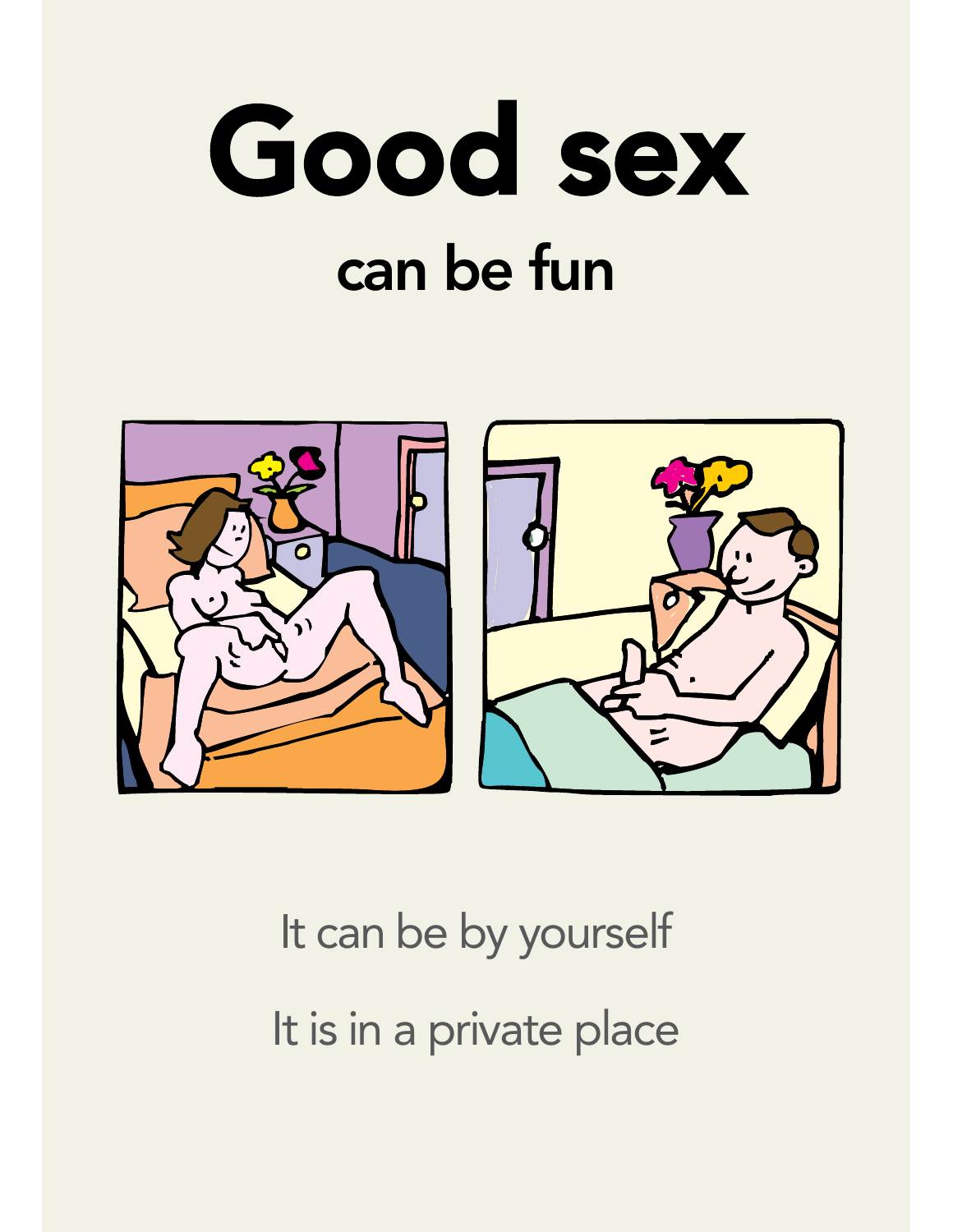



It can be with another person





Both people must say yes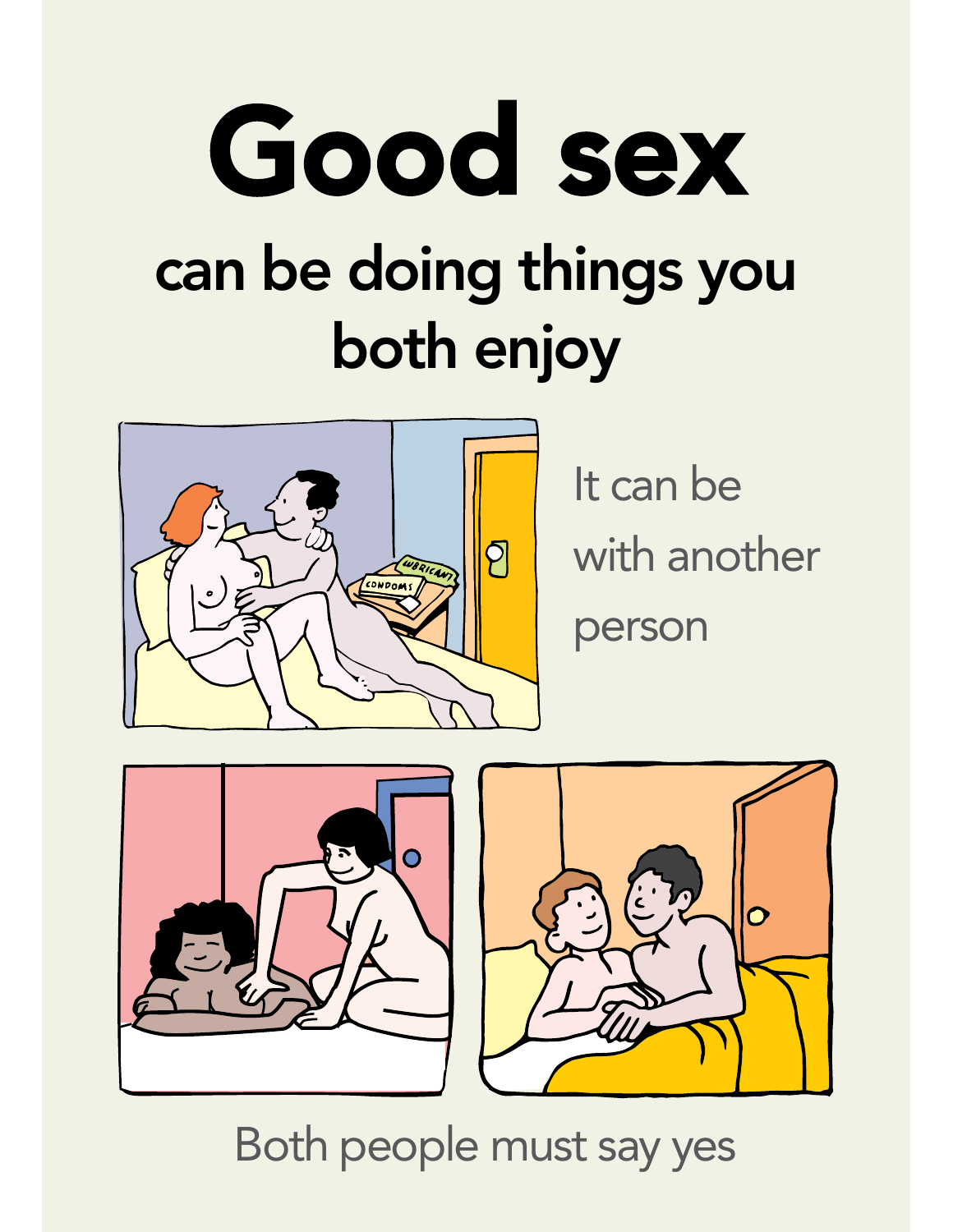# Good sex can make you feel good



Good sex is:

- when both people want to have sex
- in the bedroom with the door closed

Good sex is safe sex using a condom and lubricant (lube)

# Good sex is fun

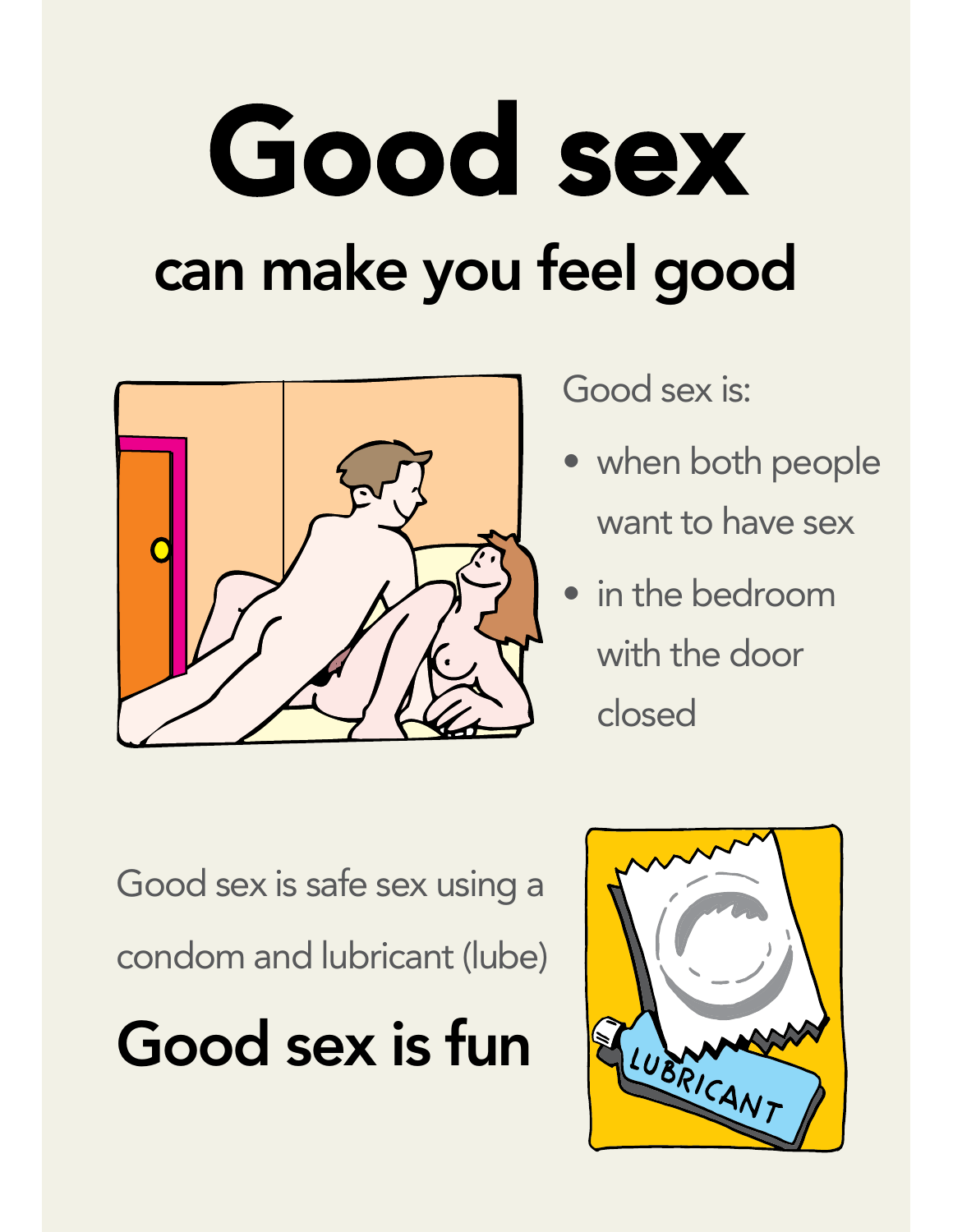

# is not fun



You can feel sad, scared or angry You can feel unhappy Your body can hurt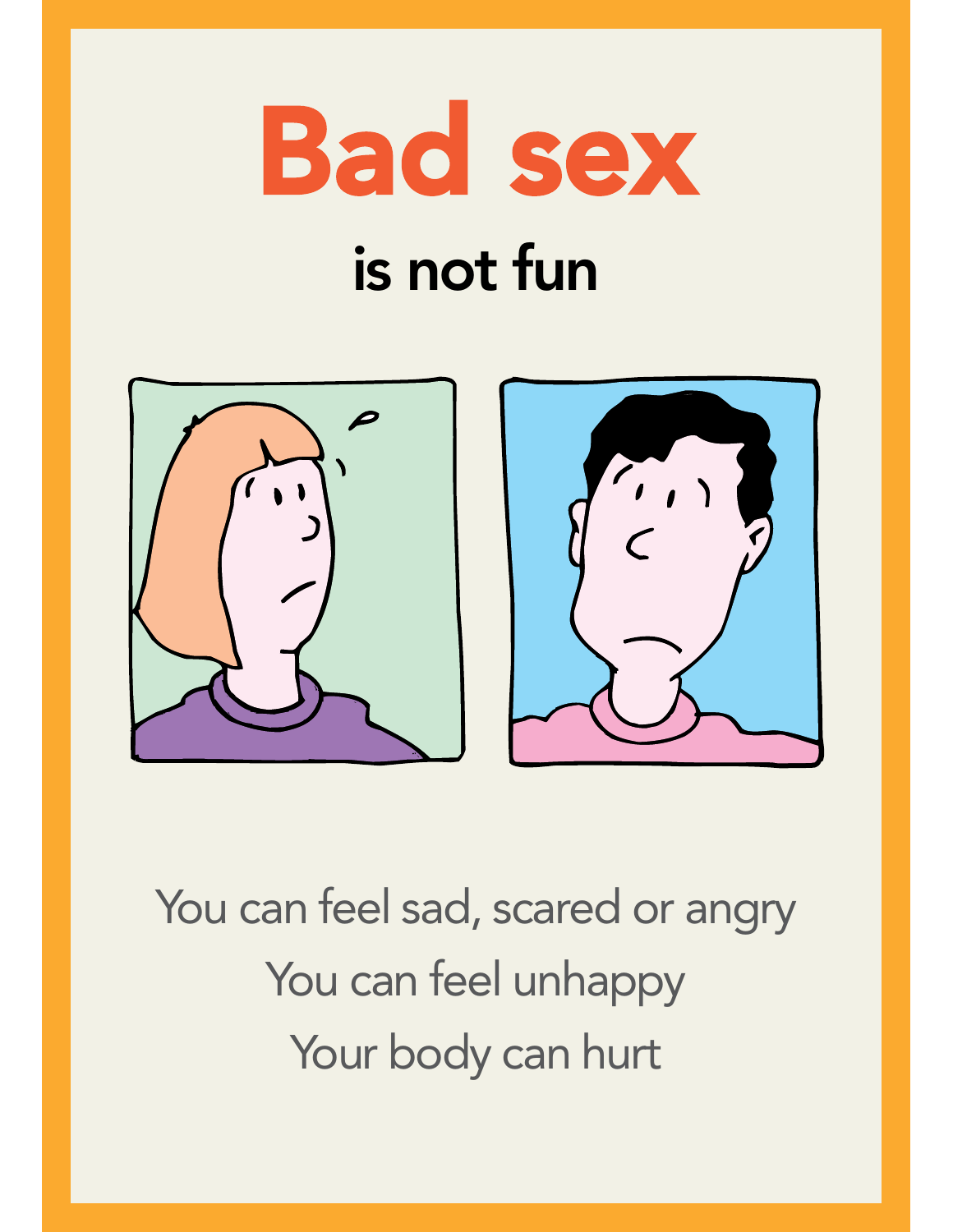

## is wrong





Playing with yourself in public is against the law





Sexual harassment is against the law

If you don't want to it's bad sex

#### If bad sex happens to you, tell someone you trust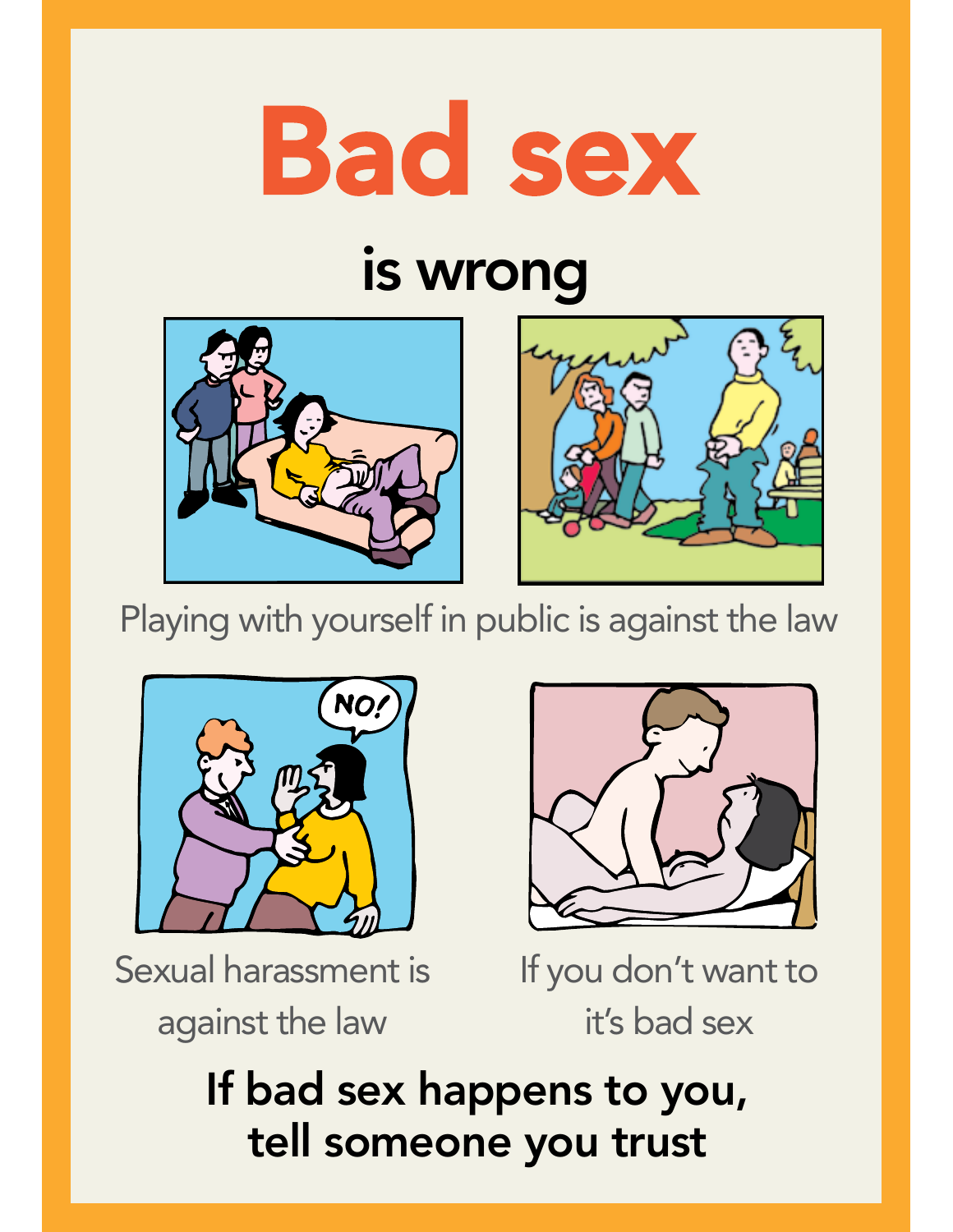

### is wrong



Sex with staff is against the law



Sex with children is against the law



Rape is against the law



Sex with family is against the law

#### Keep telling someone until you get help